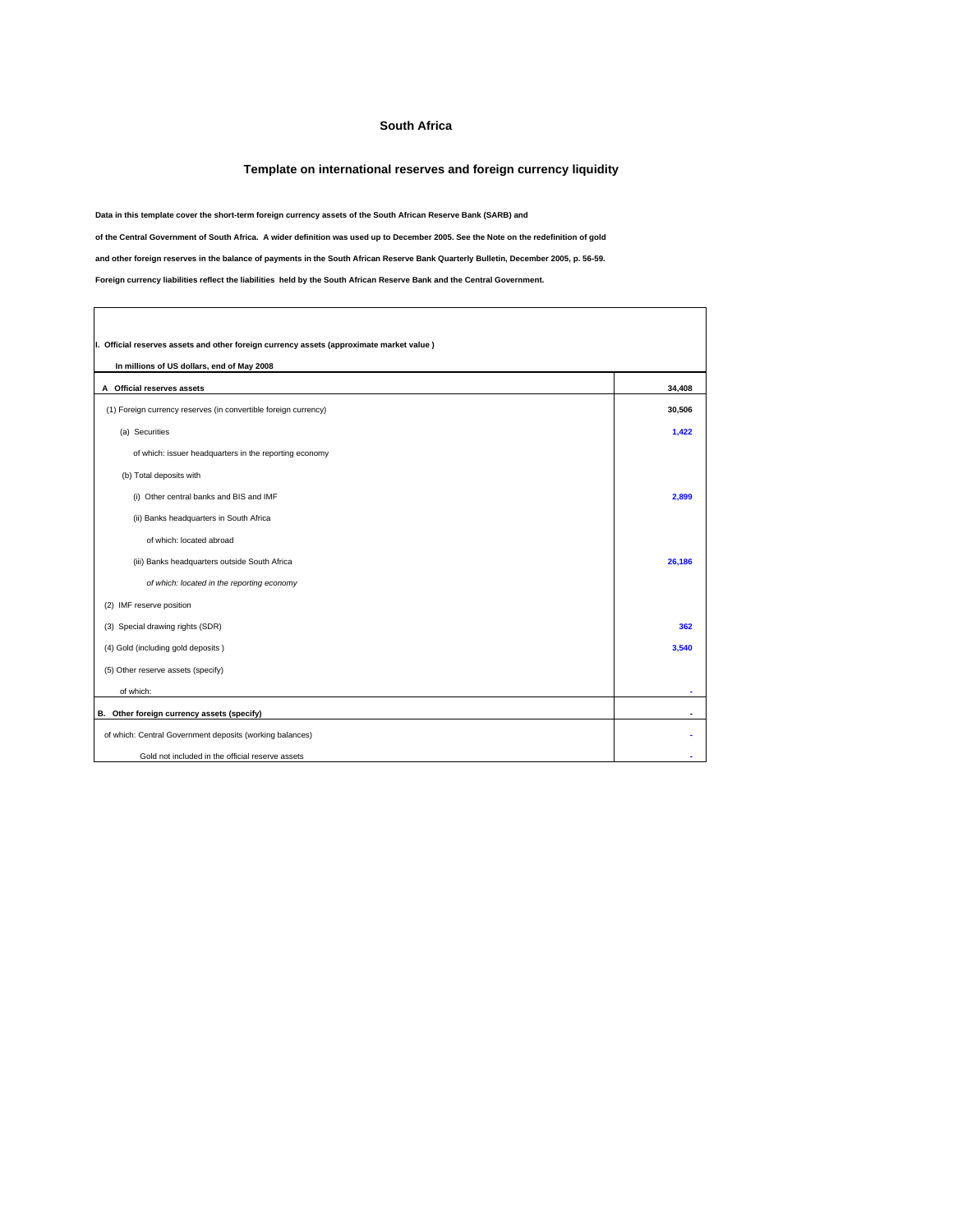| II. Predetermined short term net drains on foreign currency assets (nominal value)<br>p.2                                                                            |                   |                                       |                                            |                                        |
|----------------------------------------------------------------------------------------------------------------------------------------------------------------------|-------------------|---------------------------------------|--------------------------------------------|----------------------------------------|
| In millions of US dollars, end of May 2008                                                                                                                           |                   |                                       |                                            |                                        |
|                                                                                                                                                                      | Total             | Maturity Breakdown(residual maturity) |                                            |                                        |
|                                                                                                                                                                      | Up to one<br>year | Up to 1 month                         | More than 1<br>month and up to<br>3 months | More than 3 months<br>and up to 1 year |
| 1. Foreign currency loans, securities and deposits                                                                                                                   |                   |                                       |                                            |                                        |
| of which: SARB                                                                                                                                                       |                   |                                       |                                            |                                        |
| Outflows (-)<br>Principal                                                                                                                                            | $-1,140$          | $-1,100$                              | $-40$                                      |                                        |
| Interest<br>$(-)$                                                                                                                                                    | -2                | $-2$                                  |                                            |                                        |
| Inflows $(+)$<br>Principal                                                                                                                                           |                   |                                       |                                            |                                        |
| Interest<br>$(+)$                                                                                                                                                    |                   |                                       |                                            |                                        |
| <b>Central Government</b>                                                                                                                                            |                   |                                       |                                            |                                        |
| Outflows (-)<br>Principal                                                                                                                                            | -996              | $-12$                                 | $-68$                                      | $-916$                                 |
| Interest<br>$(-)$                                                                                                                                                    | $-631$            | $-41$                                 | $-22$                                      | $-568$                                 |
| Inflows $(+)$<br>Principal                                                                                                                                           |                   |                                       |                                            |                                        |
| $(+)$<br>Interest                                                                                                                                                    |                   |                                       |                                            |                                        |
|                                                                                                                                                                      |                   |                                       |                                            |                                        |
| 2. Aggregate short and long positions in forwards and futures in foreign currencies vis-à-vis<br>the domestic currency (including the forward leg of currency swaps) |                   |                                       |                                            |                                        |
| (a) Short positions (-) (Net per period)                                                                                                                             | $-48$             | $-48$                                 |                                            |                                        |
| (b) Long positions (+) (Net per period)                                                                                                                              | 1                 | 1                                     |                                            |                                        |
|                                                                                                                                                                      |                   |                                       |                                            |                                        |
| 3 Other (specify)                                                                                                                                                    |                   |                                       |                                            |                                        |
| (a) Other accounts payable (-) (Net per period)                                                                                                                      |                   |                                       |                                            |                                        |
| Other accounts receivable (+) (Net per period)                                                                                                                       | 34                | 31                                    | 1                                          | $\overline{2}$                         |
|                                                                                                                                                                      |                   |                                       |                                            |                                        |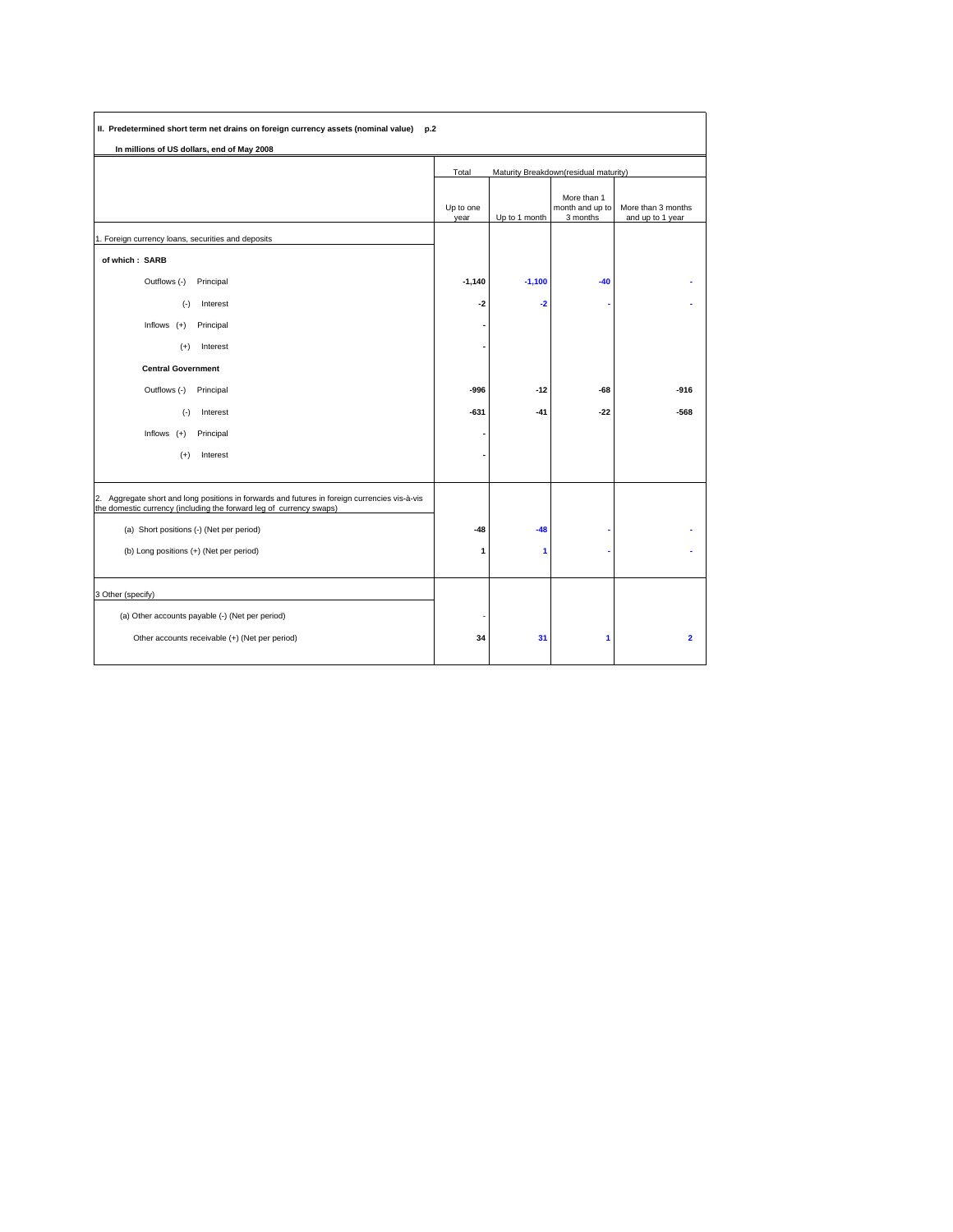| III. Contingent short-term net drains on foreign currency assets (nominal value)            | p.3          |               |                                            |                                        |
|---------------------------------------------------------------------------------------------|--------------|---------------|--------------------------------------------|----------------------------------------|
| In millions of US dollars, end of May 2008                                                  |              |               |                                            |                                        |
|                                                                                             | Total        |               | Maturity breakdown (residual maturity)     |                                        |
|                                                                                             | Up to 1 year | Up to 1 month | More than 1<br>month and up to<br>3 months | More than 3 months<br>and up to 1 year |
| 1. Contingent liabilities in foreign currency                                               |              |               |                                            |                                        |
| (a) Collateral guarantees on debt falling due within 1 year                                 |              |               |                                            |                                        |
| (b) Other contingent liabilities                                                            |              |               |                                            |                                        |
| of which: Central Government                                                                |              |               |                                            |                                        |
| Principal                                                                                   | -491         | $-61$         | $-39$                                      | $-391$                                 |
| Interest                                                                                    | $-156$       | $-24$         | $-27$                                      | $-105$                                 |
|                                                                                             |              |               |                                            |                                        |
| 2. Foreign currency securities issued with embedded options (puttable bonds)                |              |               |                                            |                                        |
| 3. Undrawn, unconditional credit lines provided by                                          |              |               |                                            |                                        |
| (a) other central banks and international organisations                                     |              |               |                                            |                                        |
| $BIS (+)$                                                                                   |              |               |                                            |                                        |
| $IMF (+)$                                                                                   |              |               |                                            |                                        |
| (b) banks and other financial institutions headquartered in South Africa                    |              |               |                                            |                                        |
| (c) banks and other financial institutions headquartered outside South Africa (+)           |              |               |                                            |                                        |
|                                                                                             |              |               |                                            |                                        |
| 4. Aggregate short and long positions of options in foreign vis-à-vis the domestic currency |              |               |                                            |                                        |
| Short positions<br>(a)                                                                      |              |               |                                            |                                        |
| (i) Bought puts                                                                             |              |               |                                            |                                        |
| (ii) Written puts                                                                           |              |               |                                            |                                        |
| (b)<br>Long positions                                                                       |              |               |                                            |                                        |
| (i) Bought puts                                                                             |              |               |                                            |                                        |
| (ii) Written puts                                                                           |              |               |                                            |                                        |
|                                                                                             |              |               |                                            |                                        |